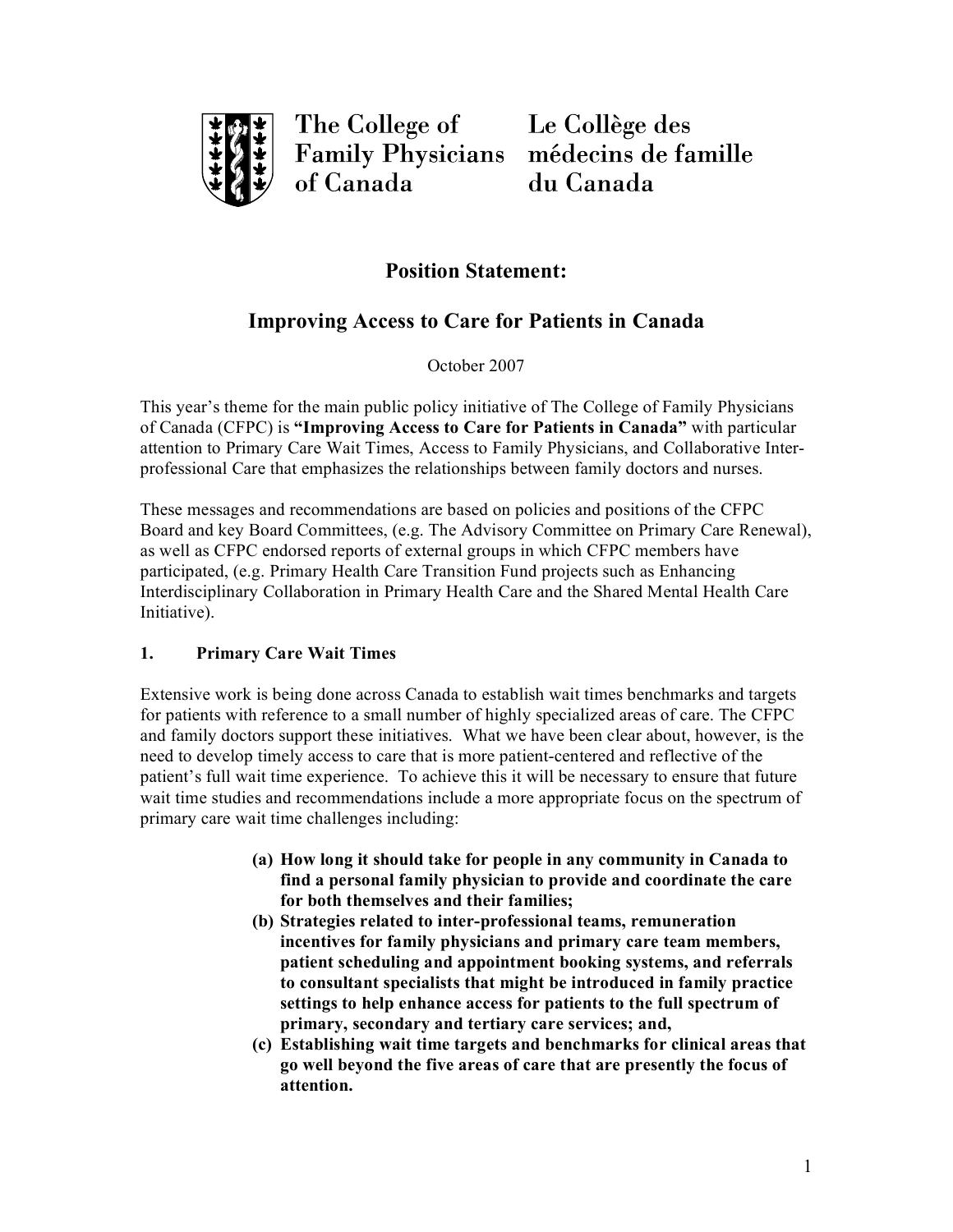To address these and other issues related to access to and through the primary care environment that family doctors and their patients experience every day in every community throughout Canada, the CFPC and CMA have formed a **Primary Care Wait Time**  Partnership. That group has just completed phase one of its work, an interim scoping out paper that defines the challenges and sets the stage for primary care wait time targets and benchmarks to be recommended. The final paper is expected next spring.

 The following sections address two elements that are essential to our system's achieving safe and acceptable primary care wait times for patients:

 Access to family physicians Access to collaborative inter-professional care

#### **2. Access to Family Physicians**

The CFPC recommends that:

#### **i. Every Canadian should have a personal family physician.**

- $\triangleright$  Repeated public polls confirm the high value Canadians place on having a family physician and their frustrations with not having one.
- $\triangleright$  Evidence strongly supports better health outcomes for those in communities with better access to family physicians and associated primary health care professionals, (e.g. Starfield et al).
- $\triangleright$  Of those without a family physician, some think they don't need one but are unaware of the benefits to their health; others say they have given up trying to find one because of the ongoing shortages in their communities

#### **ii. 95% of the population in every community across Canada should have a personal family physician by 2012.**

- $\triangleright$  Presently 85% of the population has a family physician, leaving approximately 15% or 5 million people in Canada without.
- $\triangleright$  Family physician numbers cannot be looked at simply as a national average. Some provinces and some communities have significantly greater shortages than others.
- $\triangleright$  The CFPC welcomes the support of governments and other key stakeholders in continuing to develop strategies to increase the number of family physicians in Canada. These include strategies to:
	- i. Increase the proportion of medical students choosing family medicine as lifelong careers
	- ii. Enhance support for family medicine residency programs in all 17 medical schools across Canada